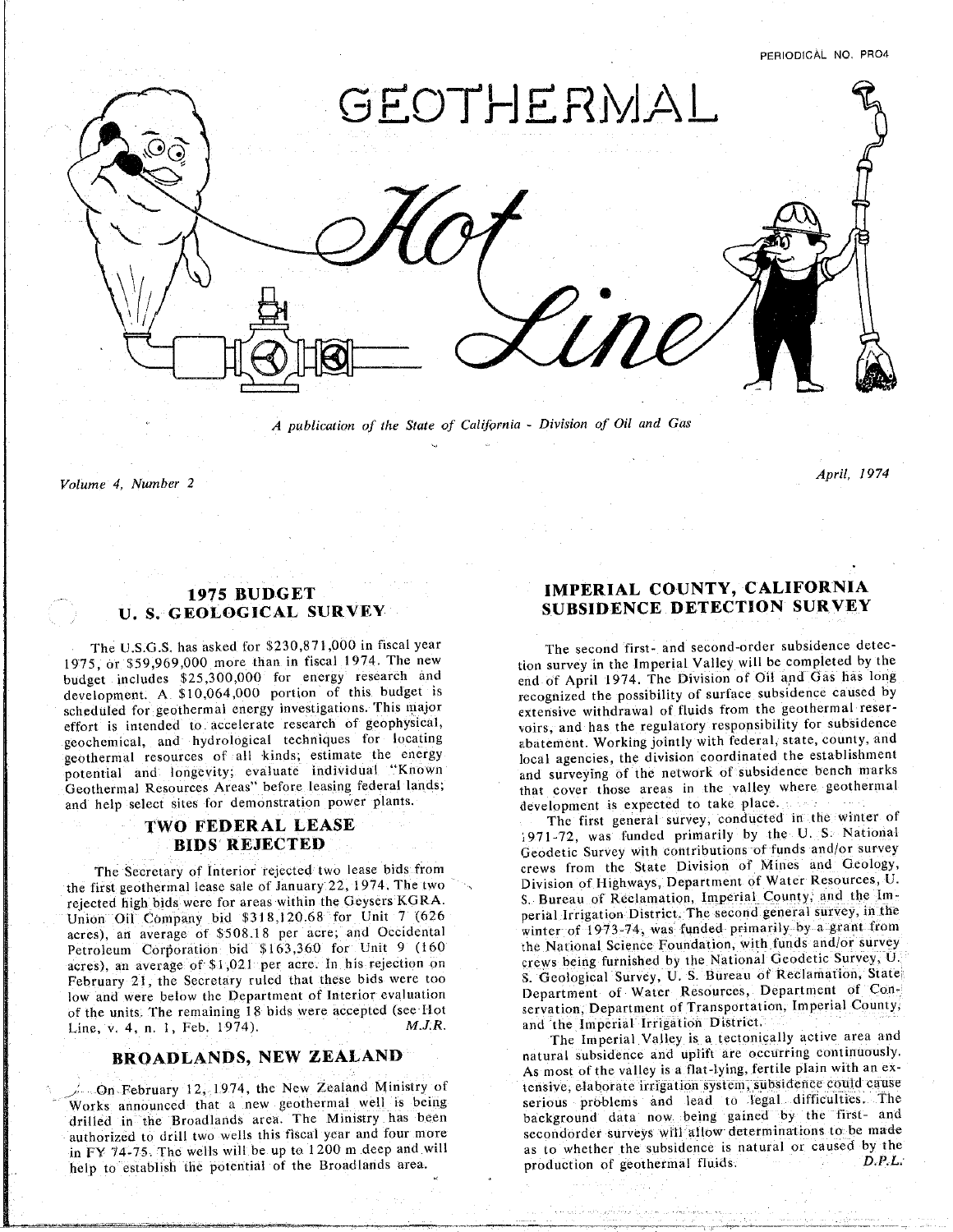The Geomernian Resources Council will present the Siderations<br>
Resources Council and Institutional Council Present intentional Present Contract and Institutional Con-<br>
Resources County, Institutional Present L. Pierce, Dav second in a series of special short courses, "Geothermal" second in the special short courses, when the Royal Inn, San<br>
Regulations on May 2. Residual magnetic intensity map of the southern<br>
Exempions on the airport) subst

Space is limited, so the course will be here the cost will be **held to 80 at-** For applications and information, contact:<br> **County County County County County County County County County Power County** s a material of the southern Raft and to s.). For add a series on a material material control of the southern Raft and to s.). For add a series on a material control of the southern Raft and to s.). For add a series of the \$100 per person. A study guide will be provided to each English State 47th Street<br>
participant in the course. In addition, a limited number of a said County, Idaho, and Carol W. Wilson. One sheet, scale and T934 Santa Moni participant in the course. In addition, a limited number of 1954 Street River and The Street River and Street River and Street River area. The Street River and Street River area. Cassia Cassia area. The Street River and St  $s_{\rm{lead}}$  guide to those not able to those not able to those not able to at-  $1:24,000$ .

- including discussion of the definition of the contract of the contract of the cluding discussion of the definition of the contract of the contract of the contract of the contract of the contract of the contract of the cont
- 
- 
- related to geothermal development, an indepth are raised in ground beds.
- content, trends and recommendations. Douglas Fir tussock moth.
- 
- DAVID N. ANDERSON, Calif. Div. of Oil & Gas,
- 
- 
- 

Ference Grounds, Pacific Grove,<br>
1974 at the Asilonal Energy to be held June 9 - 14, prime areas in *California*. The flashed steaf and *Allied Steam and development* in *Chile* is a joint project<br>
2016 and the flashed ste California. The program will consist of 4 days of presentendance is limited to 100 persons, and the fee is \$195 **FILER CORPORT THE CORPORACTLON DESCRIPT MONO COUNTY, CALIFORNIA** 

Tuesday, June 11

- 
- 

This Atomic Department of the Interior Ederal announced that two new greenhouses are being constructed southern Raft River area, Cassia County, Idaho, by This Atomic Energy Commission has published a Draft and Report of th ROBERT CONOVER, Dept. of the Interior: Federal announced that two new greenhouses are being constructed

MARTIN TAFT, Consultant: Environmental impact growing period and low heating costs to mass produce trees **HEAT EXCHANGERS** working in the field of geother statement. to reforest large areas ravaged in recent years by the

Experiment Timber However, including laws, regulations, power lines, seedling conifers in greenhouses in Washington and and construction problems.<br>
The use of light is present to the peoplemal applications of the people of

state regulations. The fund on state regulations of the laws of the county. The laws in the separations in the separation of useful and aluminum of the separation of useful *County. The land was made to determine the possi* H. AXTELL, Phillips Petroleum Co., Chairman:<br>REPRESENTATIVES from various companies: Dow Chemical Co. The agreement provides for Dow to evilles scale from high temperature water-phase geothermal lands that are considered t REPRESENTATIVES from various companies:<br>
Panel on regulations from operators' point of view.<br>
Panel on regulations from operators' point of view.<br>
Panel on regulations from operators' point of view.<br>
Reserve to the street Panel on regulations from operators' point of view.<br>
Dow will make a \$5.2 million cash consideration payment<br>
Devillence and payment and a scouring action on the heat exchanger tubes and wall sur-<br>
The first lense subscrib VID N. ANDERSON and GLEN E. CAMPBELL,<br>Calif. Div. of Oil & Gas: Drilling and completion with the stinulation that Magma will make available \$2.3 focas Silica cash form on the heat exchanger tubes and wall sur-<br>Calif. Div. Calif. Div. of Oil & Gas: Drilling and completion with the stipulation that Magma will make available \$2.3 faces. Silica scale forms on the bed particles (usually 0.2 to practices from a regulatory standpoint, including mi practices from a regulatory standpoint, including million of the payment for exploration in certain priority 0.3 mm quartz sand) and does not affect the heat exchange abandonments, injection well programs, and a reas. Magm practices from a regulatory standpoint, including<br>abandonments, injection well programs, and a reas Magma will also grant a non-exclusive license to blow the properties. Large tubes, (up to 2 m diameter) can be used<br>blowou Dow upon payment of certain considerations for the use of **the properties.** The geothermal fluid to allow high volume flow and to For additional information contact Beverly A. Hall, the Magmamax patent and the exchange of information and functions for the geodicine in the geothermal fluid to allow high volume functions in the exchange of information for a *Hall the Magmanism component at three year option to* a *heat transfer coefficient up to 2.5 times that for an ex-*(916) 758-2360, between 9:30 a.m. and 5:00 p.m. acquire 236,500 shares of Magma stock at \$12 per share. changer without the fluidized-bed. A mixed flow of steam tion well in the El Tatio Field. The well was drilled to 878 Also two key Dow people will be elected to the Boards of and hot water is not expected to reduce the exchange of m, 38 mm casing was set at 600 m, and slotted liner was

**Engineering Foundation Conference** heat.<br>Figures and Energy Companies heat. heat. heat. heat. **Pursuant to the agreement several wells will be drilled,**  $\overline{F}$ as soon as casing and equipment are available, to test four<br>
B. C. Muserave **B. C. Muserave B. C. Muserave B.** C. Muserave **B.** 2007 **Exerce B.** 2007 **Exerce B.** 2007 **Exerce B.** 2007 **EX. All in produces** a mixt

Jesse C. Denton, University of Pennsylvania **Mateural Elisabeth Elisabeth IO33 GSA** Bldg., Washington, D. C. 20244; The Southern California Edison Company reported it Re**s**o**u**rce Exp**l**oration and Assessme**n**t B**o**x 0361. Boi**s**e, **I**daho 837**0**2:IdahoBureauofM.nesand in 1975. with AMAX Exploration lnc,. a subsid**i**ary of *A*merican

Geology, Moscow, Idaho 83843. (Material from which Wednesday, June 12 **Compare and Production Conservation** Conservation contraction contraction contraction contraction contraction contraction contraction contraction contraction contraction contraction contraction contract Wednesday, June 12 U.S.C. of the Communication Technology and Economics Spokane, and Boise). The plant and selling the plant and selling that Magna will be plant and selling the plant and selling the plant and selling the

- Special Short Course on Geothermal Regulations Utilization Utilization I echnology and Economics Spokane, and Boise).<br>
Thursday, June 13<br>
Thursday, June 13<br>
Thursday, June 13<br>
Environmental Effects and Institutional Con-<br>
	-
	-
- tend.<br> **Course Program:** Course Program: (213) 654-8197<br>
Course Program: (213) 654-8197 Raft River area, Cassia County, Idaho, by Carol ATOMIC ENERGY COMMISSION Development of geothermal laws and regulations, Boise Cascade W. Wilson and Don R. Mabey. Eight pages, in-<br>Development of geothermal laws and regulations, Boise Cascade M. Wilson and Don R. Mabey. Eight pages, in-<br>MASHINGT
	-
	-

content, trends and recommendations.<br>
HARRY HOWE, P.G.&E.: Power plant siting in Meyerhouser Timber Company is presently raising from the use of liquid fluidized-bed heat exchangers. A **Phoenix, Arizona**<br>
California, inclu as been proposed by Allied Chemical Corporation, a conas been proposed by Allied Chemical Corporation, a con-<br>tractor for the U.S. Atomic Energy Commission. Allied<br>withdrew all state lands in the Basin and Range Geologic

|  | or further information contact:                                         |
|--|-------------------------------------------------------------------------|
|  | B. C. Musgrave                                                          |
|  | Allied Chemical Corp.                                                   |
|  | Idaho Chemical Programs-Operations Office                               |
|  | P. O. Box 2204<br>contract and the with the company will start the com- |
|  | M.J.<br>Idaho Falls, Idaho 83401                                        |

Donald H. Stewart, Battelle - Pacific Northwest Bldg. 25, Federal Center, Denver, Colo. 80225; and 345 signed a letter of agreement in late March with Magma JOINT VENTURE Labs. The contract of the method of the Middlefield Rd., Menlo Park, Calif. 94025. Copies are the context of the context of develop a geothermal energy electric **Program:** The case of *a copies available for inspection at*: 1012 Federal Bldg., Denve, **programes** *generating station near Mammoth in the Casa Diablo Area Forday*, June 9 2012. **and** *For a Fordal Bldg. atterational Bldg. atterational in the plant will be a ready of Long Valley, Mono County, California. The plant will be a ready of <i>Long Valley***,** *Mono County***, Calif** Registration Get Acquainted Session Utah 84111, 678 U.S. Court House Bldg., Spokane, Wash. designed to generate 10,000 kilowatts of electricity and will Registration - Get Acquainted Session Utah 84111; 678 U.S. Court House Bldg., Spokane, Wash. designed to generate 10,000 kilowatts of electricity and will Geothermal Kinetics Systems (G.K.S.) Corp. announced<br>Monday, June 1 Resource Exploration and Assessment Box 036), Boise, Idaho 83702; Idaho Bureau of Mines and Plant completion in 1975. With AMAX Exploration Inc., a subsidiary of American

translations are the companies of the companies of the companies of the states with the companies of the companies

Edison and Magma have jointly retained the Ben Holt COMING MEETINGS COMING ARE INCRESS THE SERVICE OF THE RESERVICE AND RESERVICE THE RESERVICE OF THE RESERVICE AND RESERVICE THE RESERVICE OF THE RESERVICE OF THE RESERVICE OF THE RESERVICE OF THE RESERVICE OF THE RESERVICE

Regulations" on May 23-24, 1974, at the Royal Inn, San Friday, Jule 14 and Pevelopment Needs<br>Francisco (near the airport). Summary of Research and Development Needs Residual magnetic intensity map of the southern and Power Francisco Control of Research and Development New York and Development New York and Development New York and Development New York intensity magnetic intensity of the southern available in the southern and Development New Y

RERT CONOVER, Dept. of the Interior: Federal announced that two new greenhouses are being constructed southern Raft River area, Cassia County, Idaho, by Fig. However, The Section of the Southern Raft River area, Cassia Cou regulations and regulations. The material interval is a hot water will be utilized to heat the greenhouses of thermal data from heat-flow test wells near Long has breeder reactor program (DES-WASH-1555 dated to state laws The state laws and regulations, notice is a comparison of the greenhouse through the winter months, providing a year-round growing a variable valley, California, by J. H. Sass, A. H. Lachen March 1974). Volume IV entitled voirs-fluid and vapor dominant, and hot rock.<br>Voirs-fluid and vapor dominant, and hot rock. California. California. California. By J. H. S. Monroe. Forty-six pages including the washington, D. C., and contains a forty-eigh voirt and the section of the control and the million section of Geology. A million section of Geology. A trolled climate will produce growing stock two to three 31 tables and 7 text figures. (Available only in Washington, Mineral Industries: Enivornmental problems times faster than the conventional method where seedlings Washington, D. C., Denver, and Menlo Park). The conventional comments on its assessment by April 29, 1974." It would be to the advantage of those individuals and corporations related to geometrical development, and the process of the shortened are **LIQUID FLUIDIZED-BED** to the advantage of those individuals and corporations study.

# ARIZONA STATE LANDS WITHDRAWN

Chairman; REPRESENTATIVES from the western<br>
State regulatory agencies: Panel on state laws and **MAGMA - DOW AGREEMENT** and the unique of Atizona, with the Senaration of Santa Cruz<br>
aluminum nitrate solutions in the senarat extate regulatory agencies: Panel on state laws and<br>
Represent to community and the separation of the separation of useful<br>
regulations. The land will be withdrawn until a study can be regulations.

Magna Power and Energy Companies.<br> **Also two key Down people will be expected to reduce the exchange of mung to the bottom. Bottom hole temperature is about<br>
Pursuant to the agreement several wells will be drilled. For fur** The Engineering Foundation will sponsor a con-<br>
ference on Geothermal Energy to be held June 9 - 14, prime areas in California, Oregon, and Nevada. Allied Chemical Corp. and the flashed steam has an estimated power capacit

California. The program will consist of 4 days of presen-<br>
The program will consist of 4 days of presence in Presence of Technical Cooperation and<br>
Reserve in Chile is a state of the United Nations Office of Technical Coop stations and a summary sessions dealing with geometric correction of the Corporation of the Corporation of the Corporation of the Corporation of the Corporation of the Corporation of the Corporation of the Corporation of t tendance is limited to 100 persons, and the fee is  $\frac{1}{2}$  of  $\frac{1}{2}$ . S. Geological Survey reports released in open file **Casa Diablo Power Plant** from the production of electricity will be marketed to the production Chuquicamata copper mine, 80 km away (see Hot Line, v.<br>
Conference Chairmen: are available for inspection in the following U.S. Cooperation in the following U.S. Cooperation of the conference Chairmen: 80 km away (see Hot

### Phoenix, Arizona